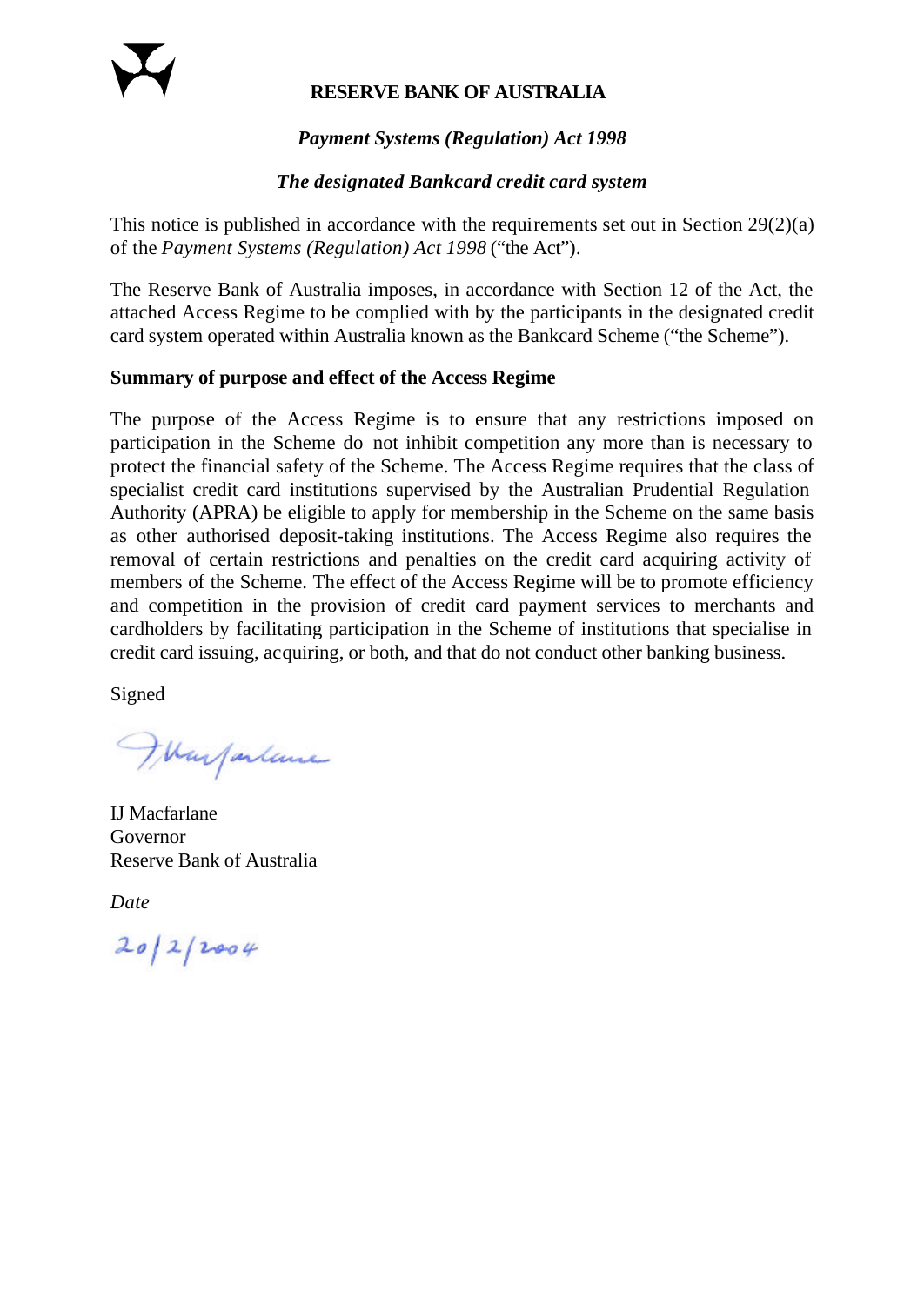#### **Access Regime**

### *Objective*

The objective of this Access Regime is to promote efficiency and competition in the Australian payments system, having regard to:

- (i) the interests of current participants;
- (ii) the interests of people who, in the future, may want access to the system;
- (iii) the public interest; and
- (iv) the financial stability of the designated credit card system.

### **Application**

- 1. This Access Regime is imposed under Section 12 of the *Payment Systems (Regulation) Act 1998*.
- 2. This Access Regime applies to the credit card system operated within Australia known as the Bankcard Scheme designated on 12 April 2001 by the Reserve Bank of Australia under Section 11 of the *Payment Systems (Regulation) Act 1998*, and referred to as follows as "the Scheme".
- 3. In this Access Regime:

an "acquirer" is a participant in the Scheme in Australia that provides services to a merchant to allow the merchant to accept a credit card;

an acquirer is a "self acquirer" if it acquires transactions for which it or a related body corporate (as that term is defined in the *Corporations Act 2001*) is the merchant;

"authorised deposit-taking institution" has the same meaning given to that term in Section 5(1) of the *Banking Act 1959*;

"credit card" means a card issued under the rules of the Scheme that can be used for purchasing goods or services on credit, or any other article issued under the rules of the Scheme and commonly known as a credit card;

an "issuer" is a participant in the Scheme in Australia that issues credit cards to the issuer's customers;

"merchant" means a merchant in Australia that accepts a credit card for payment for goods or services;

"rules of the Scheme" mean the constitution, rules, by-laws, procedures and instruments of the Scheme as applied in Australia, and any other arrangement relating to the Scheme by which participants in the Scheme in Australia consider themselves bound;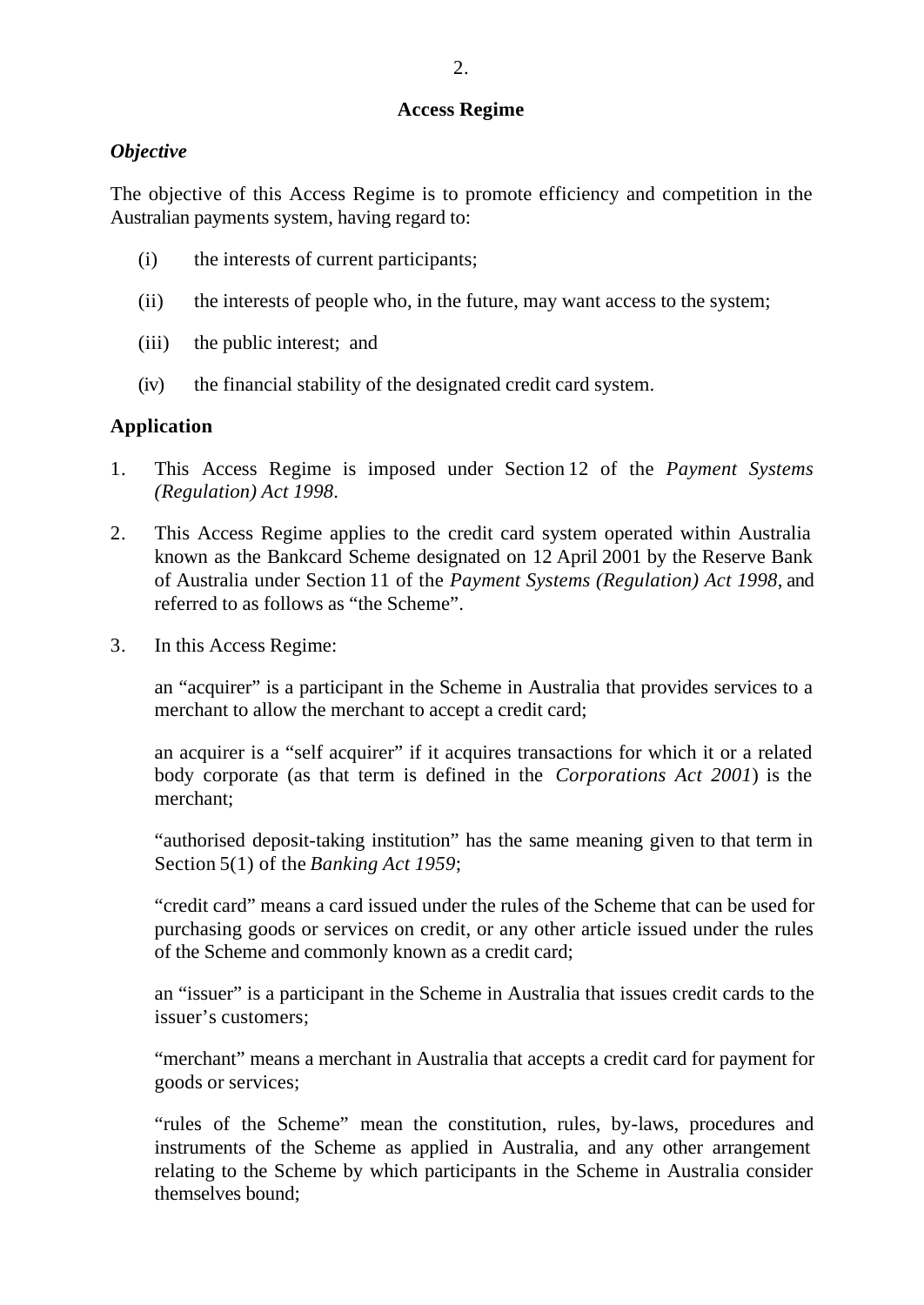a "specialist credit card institution" is an authorised deposit-taking institution that engages in, or proposes to engage in, credit card issuing, credit card acquiring or both (within the meaning of Regulation 4 of the *Banking Regulations 1966*) and does not otherwise conduct banking business within the meaning of Section 5 of the *Banking Act 1959*;

terms defined in the *Payments Systems (Regulation) Act 1998* have the same meaning in this Access Regime.

- 4. Each participant in the Scheme must do all things necessary on its part to ensure compliance with this Access Regime.
- 5. If any part of this Access Regime is invalid, it is ineffective only to the extent of such part without invalidating the remaining parts of this Access Regime.
- 6. This Access Regime is to be interpreted:
	- in accordance with its objective; and
	- by looking beyond form to substance.
- 7. This Access Regime comes into force on 23 February 2004.

# **Eligibility for participation**

- 8. Any person who is an authorised deposit-taking institution is eligible to apply to participate in the Scheme in Australia. Subject to paragraph 9, any criteria may be applied by the Scheme in assessing applications for participation in the Scheme in Australia.
- 9. Neither the rules of the Scheme nor any participant in the Scheme shall discriminate between specialist credit card institutions as a class and other authorised deposit-taking institutions as a class in relation to any of the criteria applied in assessing applications for participation or in relation to the rights and obligations of participants in the Scheme in Australia.

## **Terms of participation**

- 10. Neither the rules of the Scheme nor any participant in the Scheme shall prevent a participant in the Scheme in Australia from being:
	- (i) an issuer only; or
	- (ii) an acquirer only; or
	- (iii) both an issuer and an acquirer.
- 11. Neither the rules of the Scheme nor any participant in the Scheme shall impose on a participant in the Scheme in Australia any fee, charge, loading or any form of penalty as a consequence of, or which is related in any way to, that participant's activity as an acquirer relative to its activity as an issuer in the Scheme.